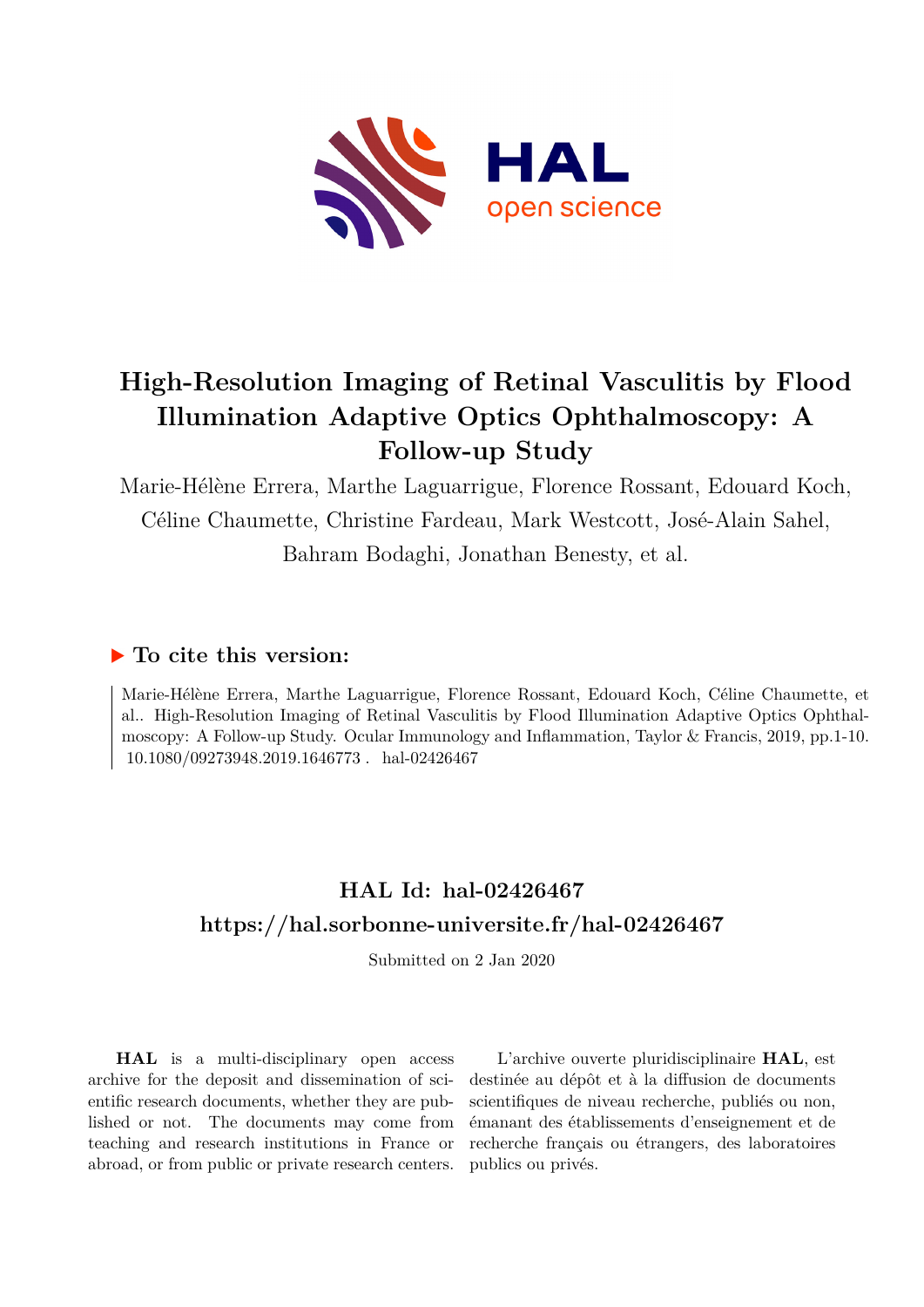### High resolution imaging of retinal vasculitis by flood illumination adaptive optics ophthalmoscopy: a follow-up study

Marie-Hélène Errera<sup>1,2</sup>, Marthe Laguarrigue<sup>3</sup>, Florence Rossant<sup>3</sup>, Edouard Koch<sup>1</sup>, Céline Chaumette<sup>1</sup>, Christine Fardeau,<sup>4</sup> Mark Westcott,<sup>5</sup> José-Alain Sahel<sup>1,2</sup>, Bahram Bodaghi<sup>2,4</sup>, Jonathan Benesty<sup>1,2</sup>, Michel Paques<sup>1,2</sup>

1 Quinze-Vingts hospital, INSERM-DHOS CIC 1423, Paris, F-75012 France, Sorbonne Universités, UPMC Univ Paris 06, France

2 DHU ViewRestore

3 Institut Supérieur d'Electronique de Paris, 75006 Paris, France

4 Ophthalmology department, Pitié-Salpêtrière Hospital, Sorbonne Universités, UPMC Univ Paris 06, France

5 Department of Medical Retina, Moorfields Eye Hospital, NHS Foundation Trust, Biomedical Research Centre, UCL Institute of Ophthalmology, London, UK.

Key words: retina, vasculitis, flood-illumination adaptive optics ophthalmoscopy.

Corresponding author: Marie-Hélène Errera, errera.mhelene@gmail.com

Funding details : Supported by the Institut National de la Santé et de la Recherche Médicale (Contrat d'Interface 2011) and the Agence Nationale de la Recherche (ANR-09- TECS-009 and ANR-12-TECS-0015-03). The funding organizations had no role in the design or conduct of this research.

Disclosure of interest: Professor Michel Paques is consultant for Imagine Eyes.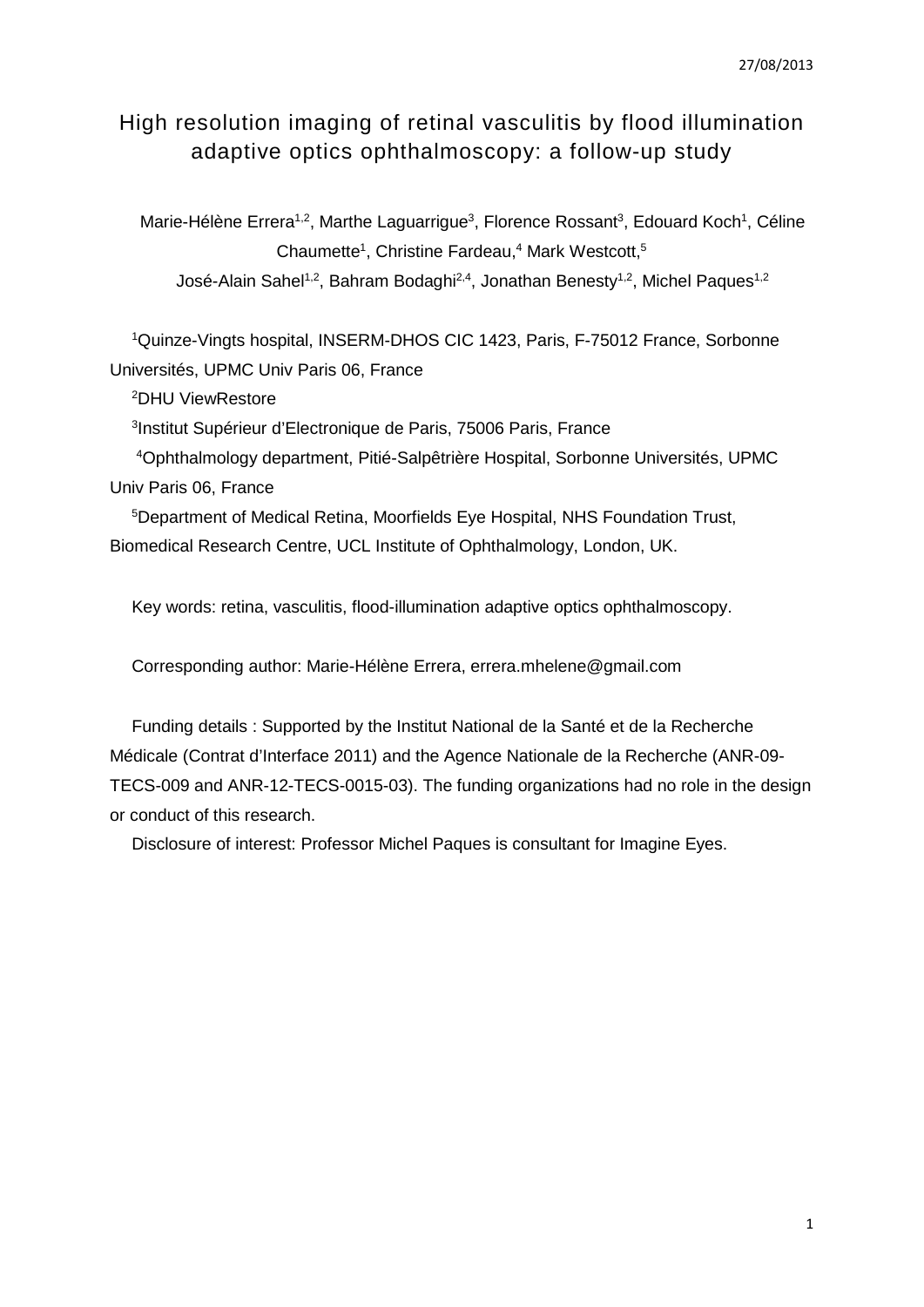Purpose: To monitor perivascular sheathing during the course of retinal vasculitis by flood illumination adaptive optics ophthalmoscopy (AOO).

Methods: Perivenous sheathing and venous diameters were quantitatively analyzed by semi-automatic segmentation of AOO images in 12 eyes of treatment-naive patients with retinal vasculitis.

Results: The width of venous sheathing ranged from 45 to 225 $\mu$ m (mean 101.0  $\mu$ m  $\pm$ 54.3). In 10 cases, the underlying vein showed focal narrowing (mean  $\pm$  SD 14%  $\pm$  10). Focal narrowing of arteries was also present in one eye. At presentation, width of sheathing and vessel diameters were not correlated with fluorescein leakage. During follow-up, 5 eyes showed an increase in vein diameter or resolution of narrowing and in 10 eyes a thinning of vascular sheathing was observed ( $p=0.003$ ).

Conclusions: Perivenous sheathing may be quantitatively analyzed and monitored by AOO. AOO may therefore contribute to monitor vascular sheathing during posterior uveitis.

Key-words: adaptive optics, posterior uveitis, retina, uveitis, retinal vasculitis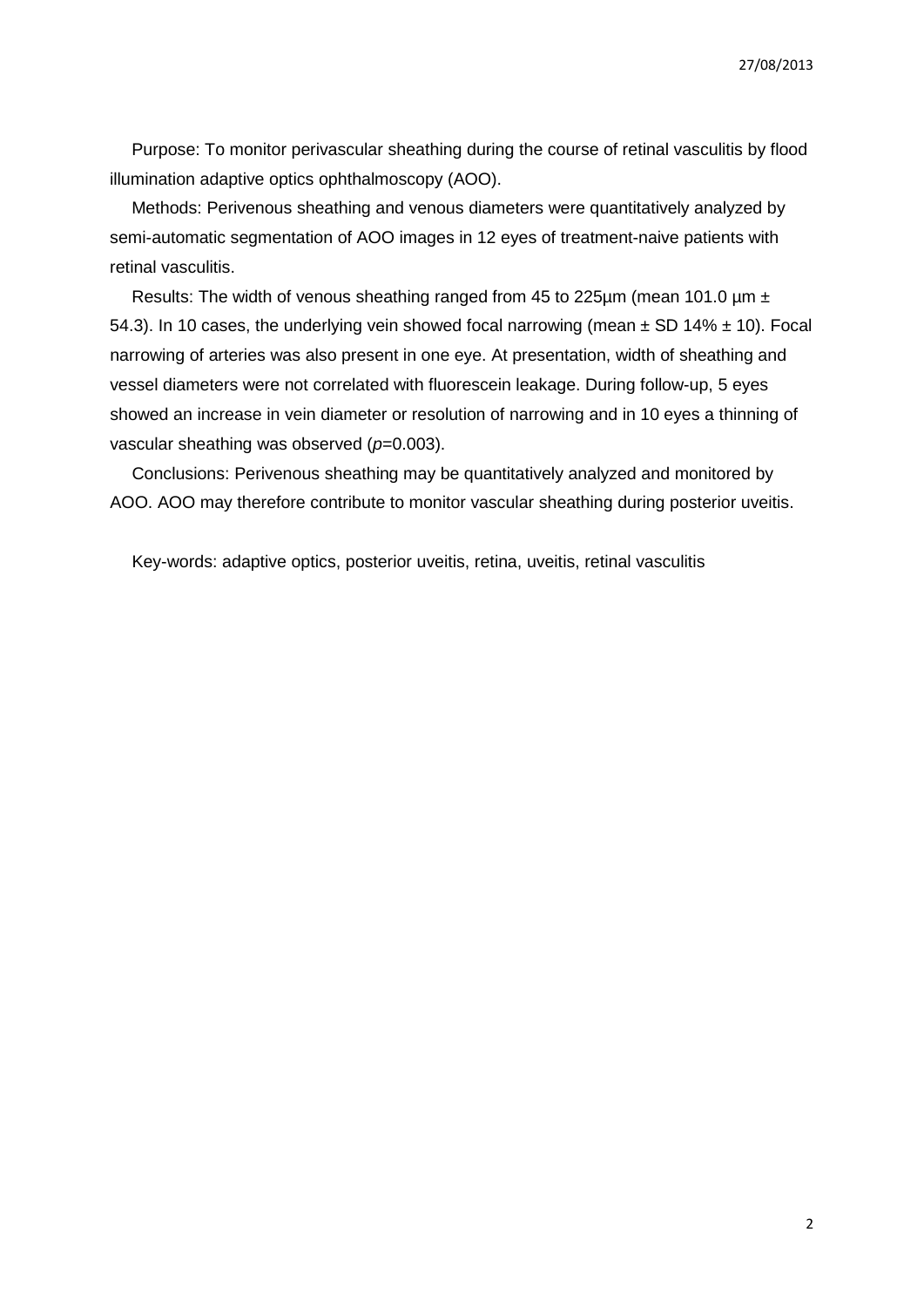Retinal vasculitis may occur either as isolated or in association with various inflammatory diseases affecting the eye. <sup>1</sup> Ophthalmoscopic presentations of retinal vasculitis combine vascular sheathing and focal fluorescein leakage. It affects more frequently veins than arteries. It may be associated with inflammatory diseases involving the central nervous system, most notably Behcet's disease, sarcoidosis, systemic lupus erythematosus ('vasoocclusive retinopathy') or multiple sclerosis.

Retinal vasculitis may lead to severe visual loss, either because of the complications of vascular obstruction which can lead to capillary non perfusion and development of pre-retinal new vessels and/or tractional detachment, or macular edema due to blood-retinal barrier rupture. Much remains to be known about the clinical and pathologic features of retinal vasculitis and the mechanisms leading to visual loss. In experimental retinal vasculitis, paravascular cellular infiltrates consist of a variable association of macrophages, T cells and CD45+ leucocytes. <sup>2</sup> They may co-localize with areas of leakage on fluorescein angiography (FA) 3,4 suggesting a causal relationship. In humans, segmental perivenous lymphoplasmocytic infiltration has been documented in Behcet's disease, multiple sclerosis and idiopathic retinal vasculitis.<sup>5-9</sup> However, the specific mediators involved in perivascular infiltration remain elusive and a detailed time-course of vascular infiltrates has not been reported.

Given the diagnostic and prognostic value of retinal perivascular sheathing, it would be of clinical interest to better identify, quantify and monitor retinal vasculitis. In experimental uveitis, grading systems based on fundus imaging<sup>2</sup> or optical coherence tomography (OCT)<sup>3</sup> have been proposed but have not been applied yet in humans. As a result, there is no validated procedure for the grading of human vasculitis.

Adaptive optics is an optoelectronic technology which improves the lateral resolution of fundus images, allowing quantitative analysis of microvascular structures.<sup>10,11</sup> We recently reported that flood-illumination adaptive optics (AOO) imaging allows highly sensitive detection of paravascular infiltration characteristic of retinal vasculitis. <sup>12</sup> By AOO, vascular sheathing appears as fusiform or linear opacities on both sides of vessels, often co-localizing with focal vascular narrowing. We also reported a case of regression of sheathing under therapy, suggesting that AOO may be useful for monitoring treatment.12 Here, we quantified the extent of vascular sheathing and monitored its evolution using a semi-automated segmentation software. Our objective was to quantitatively explore the changes over time of vasculitis.

#### Material and Methods

This retrospective study adhered to the tenets set forth in the Declaration of Helsinki, and approval of the local Ethics Committee (St Antoine hospital, Paris, France) was obtained.

3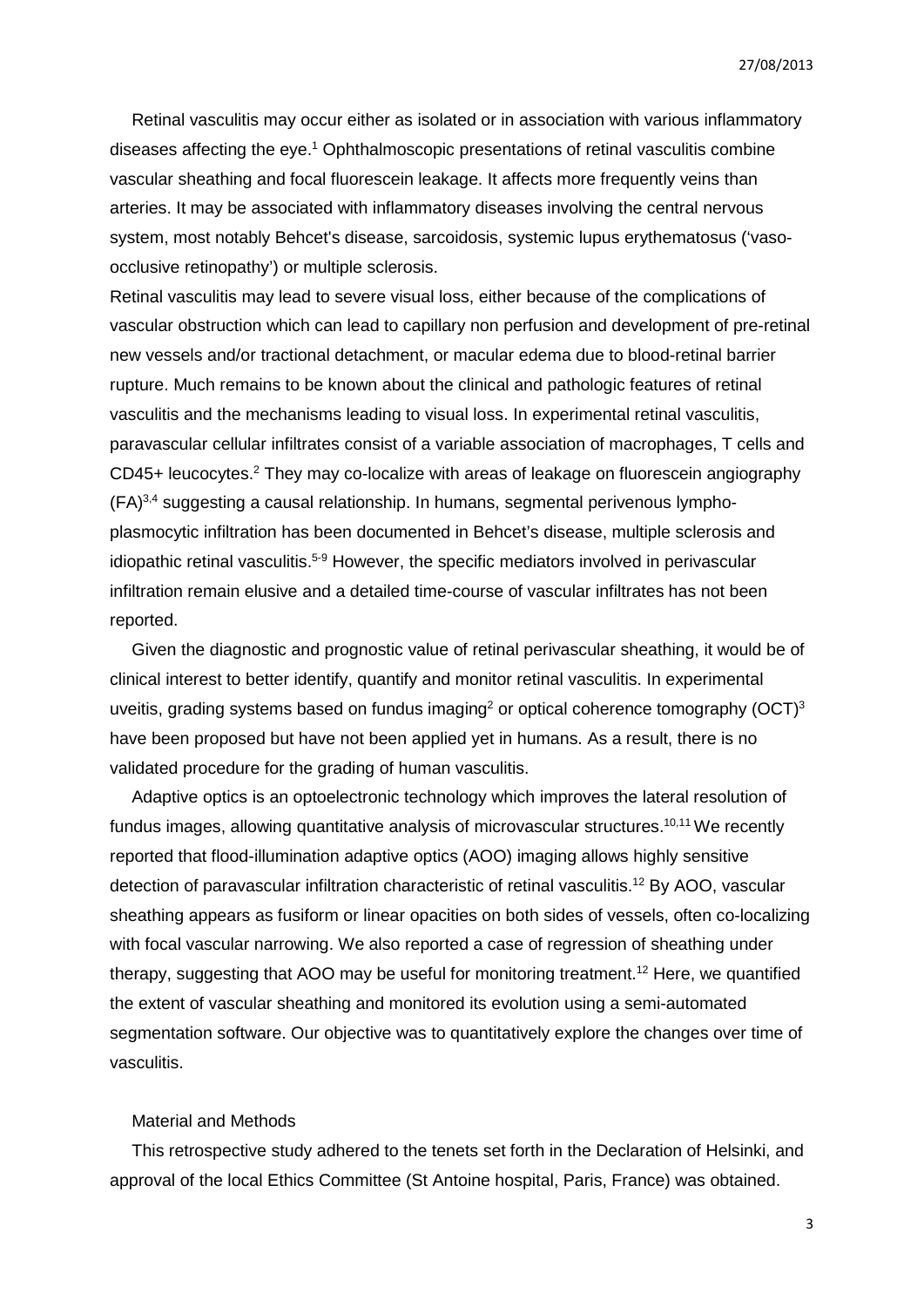Inclusion was proposed to treatment-naive patients with retinal vasculitis of different etiologies and idiopathic and clear ocular media. Retinal vasculitis was identified by the presence of typical vascular sheathing and/or by foci of fluorescein leakage. All cases were reviewed by a senior uveitis specialist (MHE). Each subject received full oral and written information and gave consent prior to inclusion. Part of the data from two patients (cases 6 and 9) has been previously reported.<sup>10</sup> Follow-up was customized according to each case's needs.

Color fundus photographs, scanning laser ophthalmoscopy and FA were performed at the Quinze-Vingts Hospital using standard procedures. AOO imaging was done with a commercially available AOO camera (rtx1™ camera; Imagine Eyes, Orsay, France; illumination wavelength 850 nm; field of view 4° x 4°) using a previously described procedure. <sup>10</sup> Briefly, *en face* AOO fundus images were obtained through dilated pupils (1% tropicamide; Novartis, France). Because of the asymmetric configuration of the camera, only the right eye could undergo such exploration. An external target guiding the fellow eye allowed navigating along large vessels up to approximately 25° from the disc. Retinal vessels (veins and arteries) up to  $25^{\circ}$  from the disc were screened by AOO. No photographs of the macula were obtained. Perivascular cuffs were systematically searched for by moving the external target in order to navigate along the temporal vessels. When a vascular abnormality was identified on the live fundus display, a stack of images (40 images in 2 seconds) was acquired and automatically processed using the built-in software of the AOO camera (AO image 2.0). On average, one to three averaged images per minute could be taken.

Selected images were automatically segmented using a custom software running under Matlab (Mathworks, Natick, Massachussetts, USA).<sup>13</sup> Briefly, after detection of the axial reflex of vessels, the external and internal walls of the perivascular cuff were simultaneously detected using an original tracking procedure to cope with deformation along vessels. Then, their positioning was refined using a deformable model embedding a parallelism constraint in order to control the distance of the curves to their reference line and improve the robustness to image noise.13 From this segmentation, the lumen and the sum of the width of the perivascular sheathing on both sides were extracted along a vascular segment up to 1000µm long (Fig 1). At sites of vascular narrowing, the relative narrowing was calculated as the ratio of minimal diameter over the average of upstream and downstream diameters. The whole procedure was done under human supervision; inadequate segmentations were discarded.

#### **Results**

We reviewed twenty cases of uveitis with retinal vasculitis seen in our department who underwent AOO imaging between June 2014 and March 2016. Images were then examined by three of us (JB, MHE and MP). The presence of perivascular sheathing was assessed.

4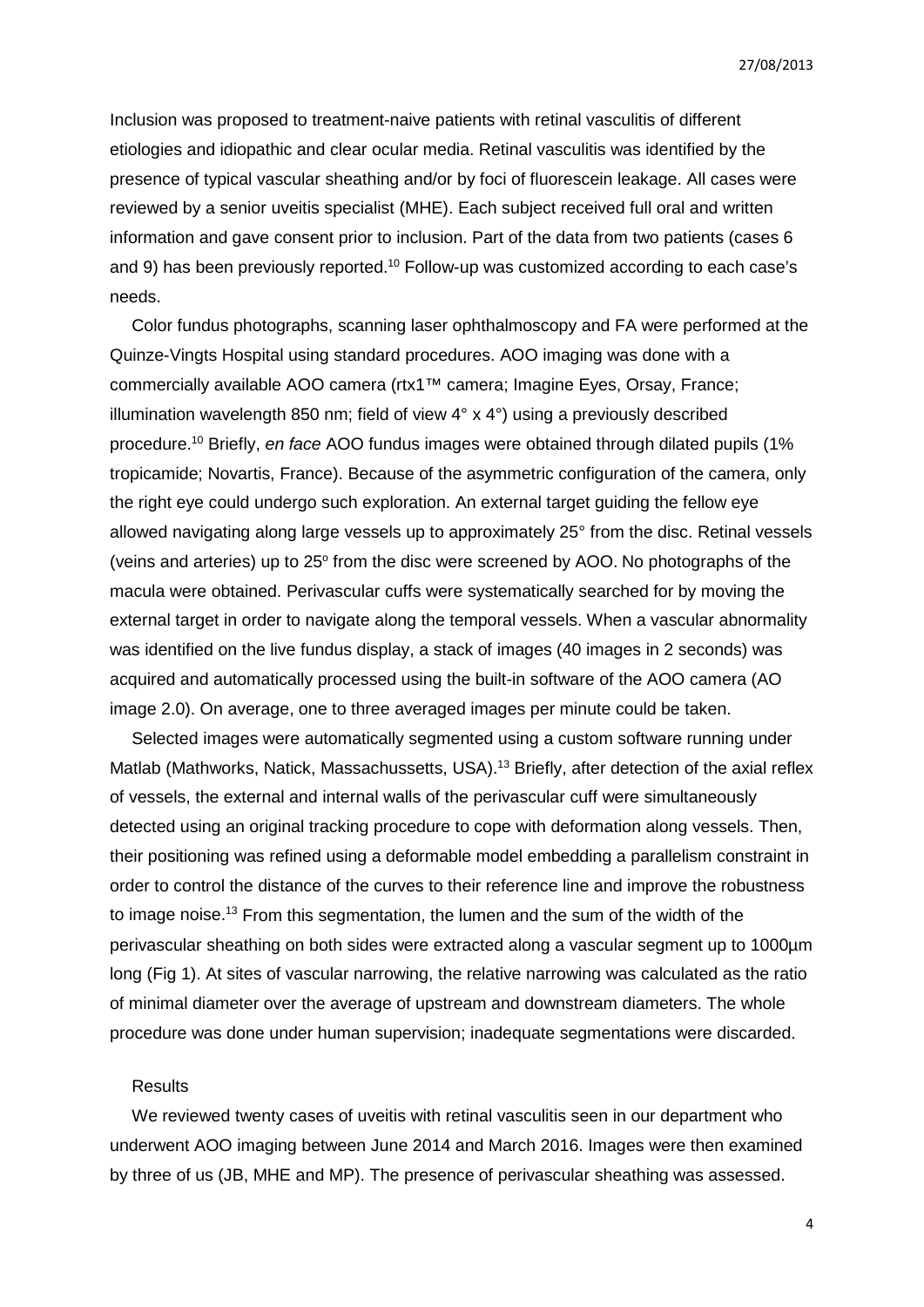Images showing acceptable contrast were selected for morphometric analysis. Nine cases were rejected because of a poor contrast of vascular sheathing. Twelve eyes of 12 consecutive subjects (8 women, 4 men; mean age, 42 years) were included in final evaluation. Diagnoses included birdshot chorioretinopathy (n=3), toxoplasmic retinochoroiditis (n=2), ocular tuberculosis (n=2), MS, idiopathic retinal vasculitis, aneurysm and neuroretinitis (IRVAN), ocular Lyme borreliosis, syphilitic chorioretinitis and idiopathic retinal vasculitis (one case each). Their mean duration of visual symptoms was 7.8 months (range, 1-20) and the mean follow-up was 6.5 months  $(\pm 5.6)$ . None was treated by antiinflammatory treatment at time of first examination in our department. Their clinical characteristics are summarized in Table 1.

Mean ( $\pm$  SD) width of perivascular opacification was 101.0 ( $\pm$  54.3) µm. The length of perivascular opacification ranged from 250µm to several millimeters. At sites of sheathing, focal narrowing of veins was observed in 10 eyes; the degree of venous narrowing relative to adjacent areas ranged from 4 to 28% (mean, 14%) in 10 eyes. Focal narrowing of arteries was also present in one eye (25% of narrowing) diagnosed with idiopathic retinal vasculitis and arterial dilatation at the site of macroaneurysm in the IRVAN case. Examples of perivascular opacification and vein narrowing imaged by AOO is shown in Fig 2. Representative examples of segmented AOO images are shown in Fig 3.

More than one area of sheathing was observed in 6 eyes. A relationship was found between leakage of vessels on fluorescein angiography and vascular sheathing of the same area on AOO in 8 out of 12 eyes (66%). Seven eyes (58%) showed perivenous sheathing in additional areas with no detectable abnormalities on fundus photographs or on FA (Fig 4). On the opposite, all areas showing fluorescein leakage showed perivascular sheathing (Figs 5 and 6).

Corticosteroid treatment was initiated in ten patients. Four were also treated with immunomodulator agents and six received specific antibiotic treatment. Patient 8, which had IRVAN, was not treated. Intervals between follow-up exams varied according to the treatment regimen, clinical evolution and availability of the patient. The range of intervals between AOO imaging sessions varied between 2 weeks and 2 years (median, 2.5 months). Clinical evolution showed a progressive resolution of inflammatory signs in all but two cases (cases with IRVAN and ocular Lyme borreliosis). At last examination, on average the thinning had decreased from 101.0  $\mu$ m  $\pm$  54.3 to 23.6 $\mu$ m  $\pm$  15.5 ( $\rho$ =0.003). Two eyes showed persistent venous sheathing at last examination. No vein occlusion occurred. Recurrence of perivenous sheathing was observed in 4 cases (example in Fig 6). These recurrences occurred at the same site as the initial one.

5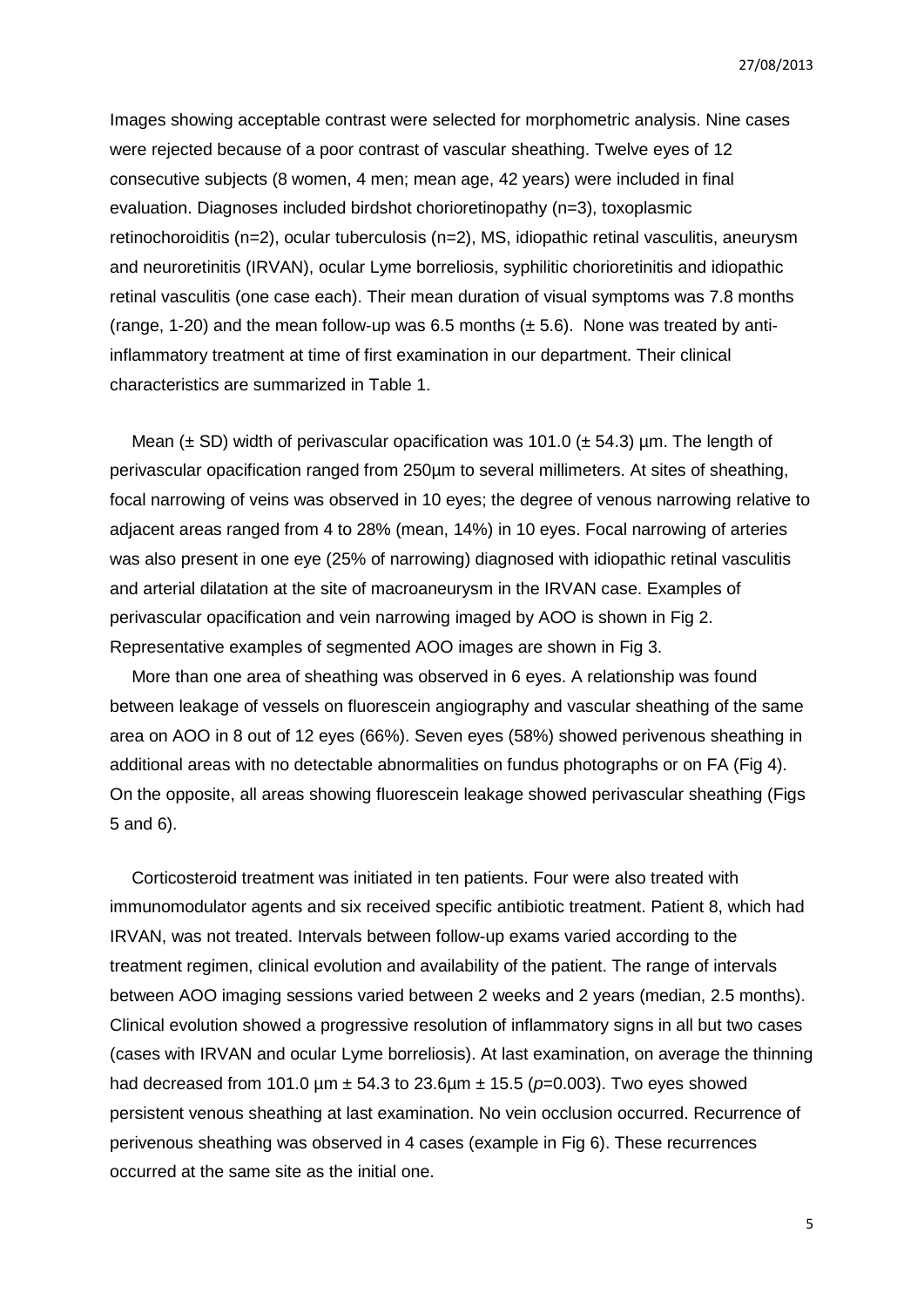Changes of vessel diameters did not show a clear correlation with the overall level of ocular inflammation. Among the 10 eyes with focal vascular narrowing at presentation, 5 eyes showed an increase in vein diameter. Figure 7 shows morphograms of the long-term evolution of perivenous sheathing and venous diameters.

In an attempt to clarify the relationship between vascular sheathing and venous narrowing, we analyzed a subgroup of four eyes that had monthly AOO imaging. This showed a regular decrease of perivenous sheathing in all cases, which contrasted with the apparent stability of the diameter of the underlying veins (Fig 8). Note that none of these cases showed venous narrowing initially. However, in another subgroup of 5 eyes, it could be seen that the reduction of perivascular sheathing was accompanied by displacement of adjacent nerve fiber bundles (figure 9 and supplementary figures- videos), suggesting that expansion of perivenous infiltration displaced adjacent nerve fiber bundles (cases 1,3,7,8,9 and 11).

In areas of sheathing showing breakdown of the blood-retinal barrier, it could be observed that resolution of the fluorescein leakage occurred with the disappearance of sheathing (figure 3b).

Periarterial sheathing was present in two eyes (cases 8 and 11). One of them showed also focal reduction of diameter (figure 5). During follow-up, patient 8 (IRVAN syndrome) showed enlargement of the macroaneurysm but no change in the width of periarterial sheathing (figure 10). Although, patient 11 (idiopathic vasculitis) showed a disappearance of perivascular opacification and of vessels narrowing (figure 5).

#### **Discussion**

We show here that thanks to its capabilities to document at a microscopic level both the width of perivascular sheathing and the vascular narrowing, AOO brings new opportunities for the evaluation of retinal vasculitis. This may not only reveal the severity of the disease but also indicate the risk of local complications. Albeit AOO imaging is of limited interest in case of media opacities such as vitritis, it offers the unique possibility to detail fine features of paravascular opacities. We demonstrated for instance that IRVAN was associated with perivenous opacities. We also observed in many cases the presence of arteriolar narrowing associated with arteritis. The contrast was highly variable between the infiltrate and the surrounding retina, which may be due to the specific nature of the infiltrate or to the background pigmentation. Infiltrates associated with blood-retinal barrier rupture were more often located along the major vessels of the temporal arcades in an area within 10° from the optic disc. We also documented here the time-course of resolution of sheathing, showing that the width of the sheathing was halved in three months for one patient who underwent serial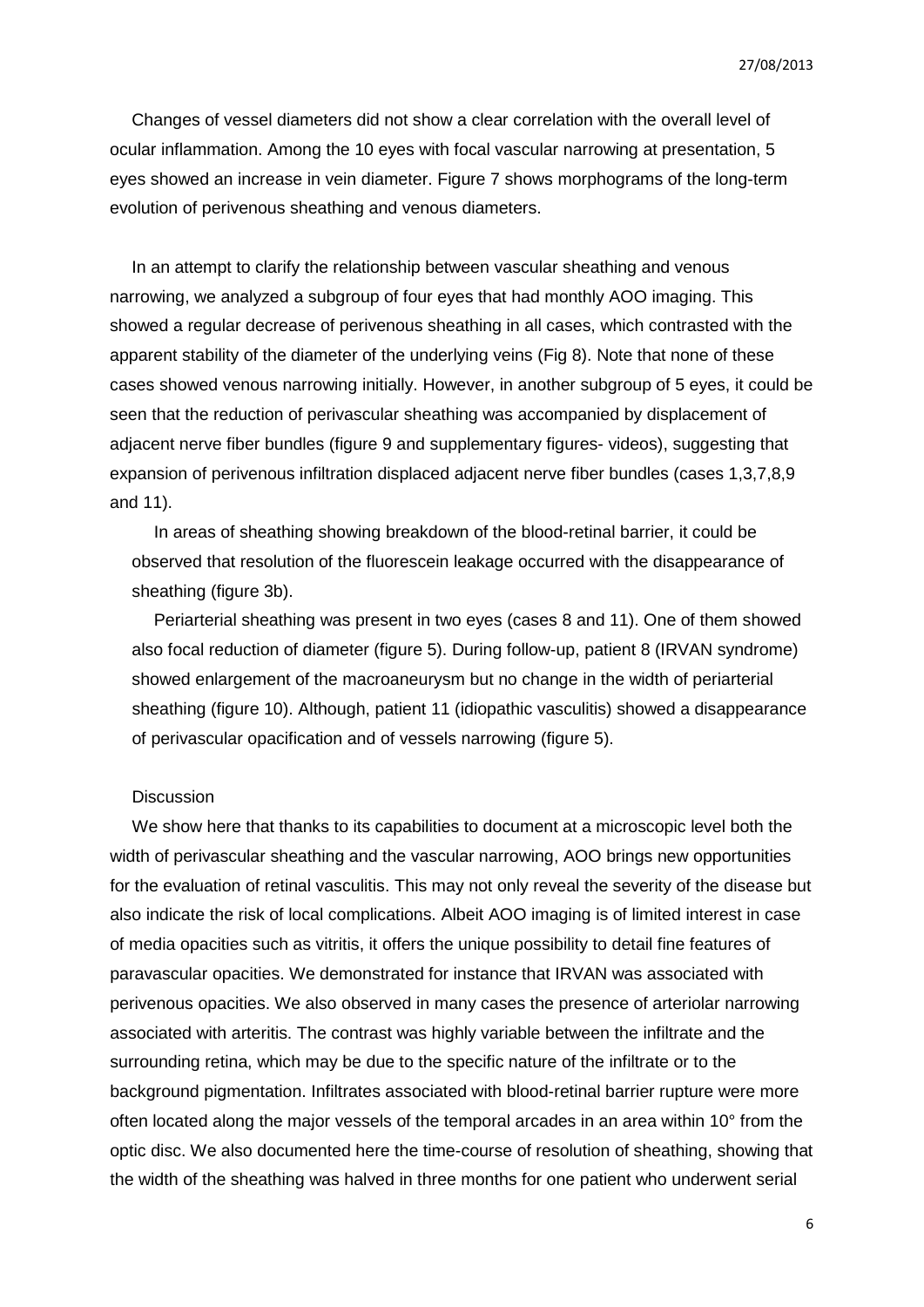AOO imaging. Recurrence was often observed in the same site as initially, suggesting that cell infiltrates do not occur randomly but that there are preferential sites. Recently, using another software, Mahendradas et al, have also shown a complete resolution of the sheathing by AO on follow-up.<sup>14</sup>

Venous narrowing and occlusion are common complications of vasculitis. By AOO imaging, minute venous narrowing could be documented. For few patients, there was a limited yet clear correlation between the width of sheathing and venous narrowing. The mechanisms of vascular occlusion during vasculitis are uncertain. Pathologic studies have suggested a thrombotic or obliterative mechanism.<sup>7</sup> In our patients, morphometric analyzes showed that in most eyes venous narrowing temporally and spatially correlate with the width of the perivascular cuff. Furthermore, in 5 cases, it could be documented that adjacent inner retinal structures were displaced by the perivascular cuffs rather than infiltrated. This strongly suggests that local compression by the infiltrate itself may contribute to vascular occlusions. This suggests that there is compression rather than infiltration. This was not observed in all eye, hence one should be cautious about such interpretation. Relationship with blood-retinal barrier also remains uncertain.

Periarterial infiltrates are rare. We documented here two cases with periarteritis, one case of IRVAN syndrome and one case of idiopathic vasculitis. The arteriolar wall remained visible through the infiltration, suggesting that the infiltrate was extra-parietal. AOO imaging demonstrated a similar appearance of both periarterial infiltrates and perivenous infiltrates, i.e, perivascular opacifications. There was also a reduction of arteriolar caliber.

There are some limits to our study. It is unable to image the retina in presence of vitreous haze or edema surrounding the vessel. It is significant to note that vitreous haze, retinal edema and/or cataract limited AOO fundus imaging in 8 eyes among the twenty cases initially selected.

AOO imaging cannot provide images of the peripheral vessels more than 25° away from the disc. It is also uncertain to which extent the foci that were measured actually are representative of the whole inflammatory process. Our sample size was too small to differentiate the effect of the various anti-inflammatory drugs.

The possibility to monitor vascular inflammation offers interesting fundamental and clinical perspectives. For instance, our data suggest that perivascular infiltrates may contribute to venous occlusion through a compressive effect. The effect of therapy can be quantitatively evaluated. Additional studies are needed to further assess the correlation between clinical severity and AOO features and to document the time-course of sheathing. Those will be helpful in determining the relationship between narrowing and obstruction, between sheathing and blood-retinal barrier rupture, and between AOO features and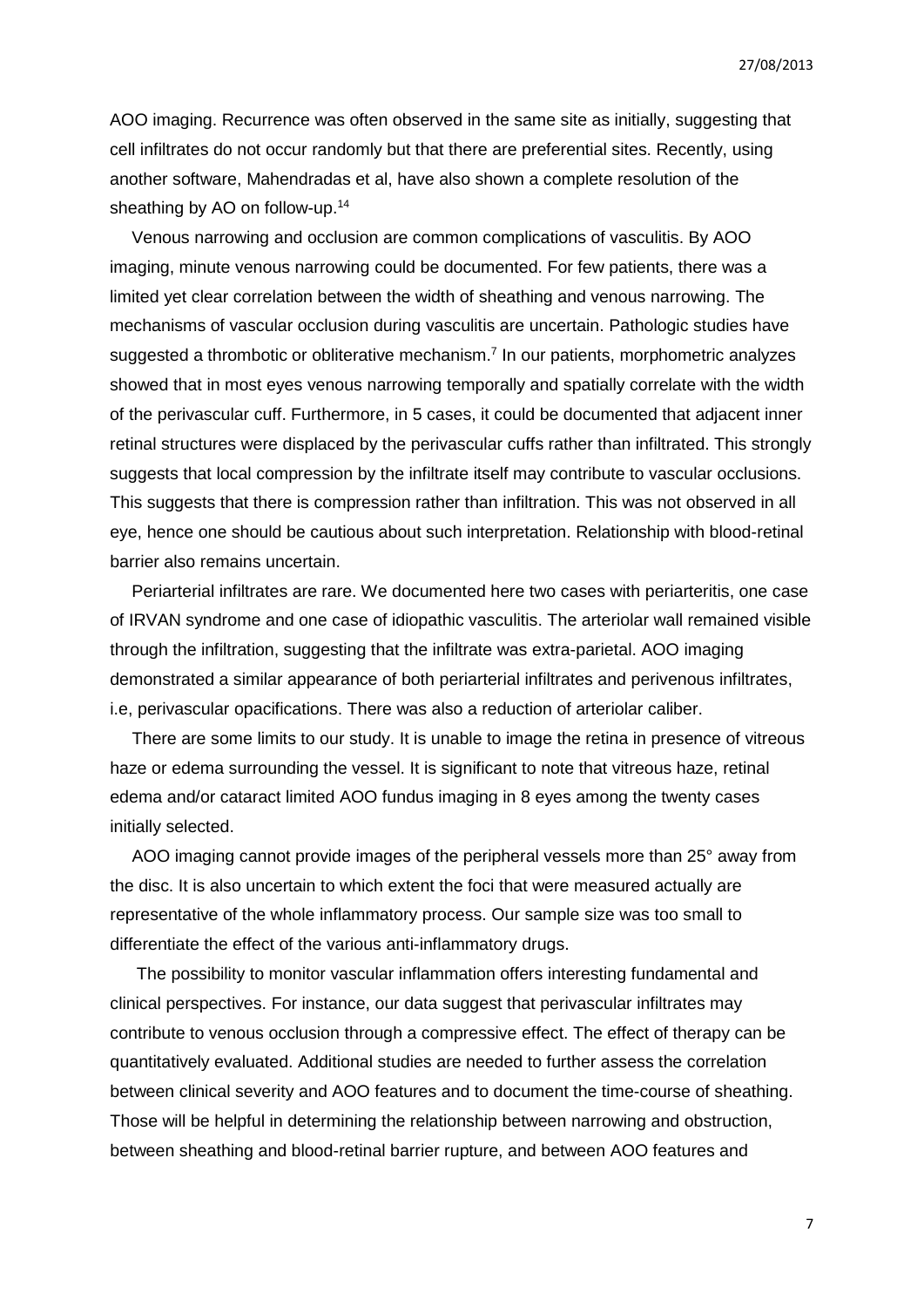etiology. AOO may also be of interest for the screening of vascular inflammation in patients affected by cerebral diseases.

#### References

- 1. Rosenbaum JT, Sibley CH, Lin P. Retinal vasculitis. *Curr Opin Rheumatol*. 2016;28(3):228–35.
- 2. Copland DA, Wertheim MS, Armitage WJ, Nicholson LB, Raveney BJ, Dick AD. The clinical time-course of experimental autoimmune uveoretinitis using topical endoscopic fundal imaging with histologic and cellular infiltrate correlation. *Invest Ophthalmol Vis Sci.*  2008;49(12):5458–65.
- 3. Chu CJ, Herrmann P, Carvalho LS, et al. Assessment and in vivo scoring of murine experimental autoimmune uveoretinitis using optical coherence tomography. *PLOS One*. 2013;8(5):1–10.
- 4. Stanford MR, Graham EM, Kasp E, Brown EC, Dumonde DC, Sanders MD. Retinal vasculitis: correlation of animal and human disease. *Eye*. 1987;1(Pt 1):69–77.
- 5. Charteris DG, Champ C, Rosenthal AR, Lightman SL. Behcet's disease: activated T lymphocytes in retinal perivasculitis. *Br J Ophthalmol.* 1992;76(8):499–501.
- 6. George RK, Chan CC, Whitcup SM, Nussenblatt RB. Ocular immunopathology of Behcet's disease. *Surv Ophthalmol.* 1997;42(2):157–62.
- 7. [Hughes EH,](http://www.ncbi.nlm.nih.gov/pubmed?term=Hughes%20EH%5BAuthor%5D&cauthor=true&cauthor_uid=12887593) [Dick AD.](http://www.ncbi.nlm.nih.gov/pubmed?term=Dick%20AD%5BAuthor%5D&cauthor=true&cauthor_uid=12887593) The pathology and pathogenesis of retinal vasculitis. *[Neuropathol](http://www.ncbi.nlm.nih.gov/pubmed/?term=immunopathology+multiple+sclerosis+eye) Appl [Neurobiol.](http://www.ncbi.nlm.nih.gov/pubmed/?term=immunopathology+multiple+sclerosis+eye)* 2003;29(4):325–40.
- 8. [Eichenbaum JW,](http://www.ncbi.nlm.nih.gov/pubmed?term=Eichenbaum%20JW%5BAuthor%5D&cauthor=true&cauthor_uid=3073831) [Friedman AH,](http://www.ncbi.nlm.nih.gov/pubmed?term=Friedman%20AH%5BAuthor%5D&cauthor=true&cauthor_uid=3073831) [Mamelok AE.](http://www.ncbi.nlm.nih.gov/pubmed?term=Mamelok%20AE%5BAuthor%5D&cauthor=true&cauthor_uid=3073831) A clinical and histopathological review of intermediate uveitis ("pars planitis"). *[Bull N Y Acad Med.](http://www.ncbi.nlm.nih.gov/pubmed/3073831)* 1988;64(2):164–74.
- 9. Engell T, Jensen OA, Klinken L. Periphlebitis retinae in multiple sclerosis. A histopathological study of two cases. *Acta Ophthalmol.* 1985;63(1):83–8.
- 10. Koch E, Rosenbaum D, Brolly A, et al. [Morphometric analysis of small arteries in the human](http://www.ncbi.nlm.nih.gov/pubmed/24406779)  [retina using adaptive optics imaging: relationship with blood pressure and focal vascular](http://www.ncbi.nlm.nih.gov/pubmed/24406779)  [changes.](http://www.ncbi.nlm.nih.gov/pubmed/24406779) *J Hypertens*. 2014;32(4):890-8.
- 11. Chui TY, Gast TJ, Burns SA. Imaging of vascular wall fine structure in the human retina using adaptive optics scanning laser ophthalmoscopy. *Invest Ophthalmol Vis Sci*. 2013;54(10):7115- 24
- 12. Errera MH, Coisy S, Fardeau C, et al. Retinal vasculitis imaging by adaptive optics. *Ophthalmology.* 2014;121(6):1311–1312.e2.
- 13. Lermé N, Rossant F, Bloch I, Paques M, Koch E, Benesty J. A fully automatic method for segmenting retinal artery walls in adaptive optics images. *Pattern Recognition Letters.* 2015;72:72-81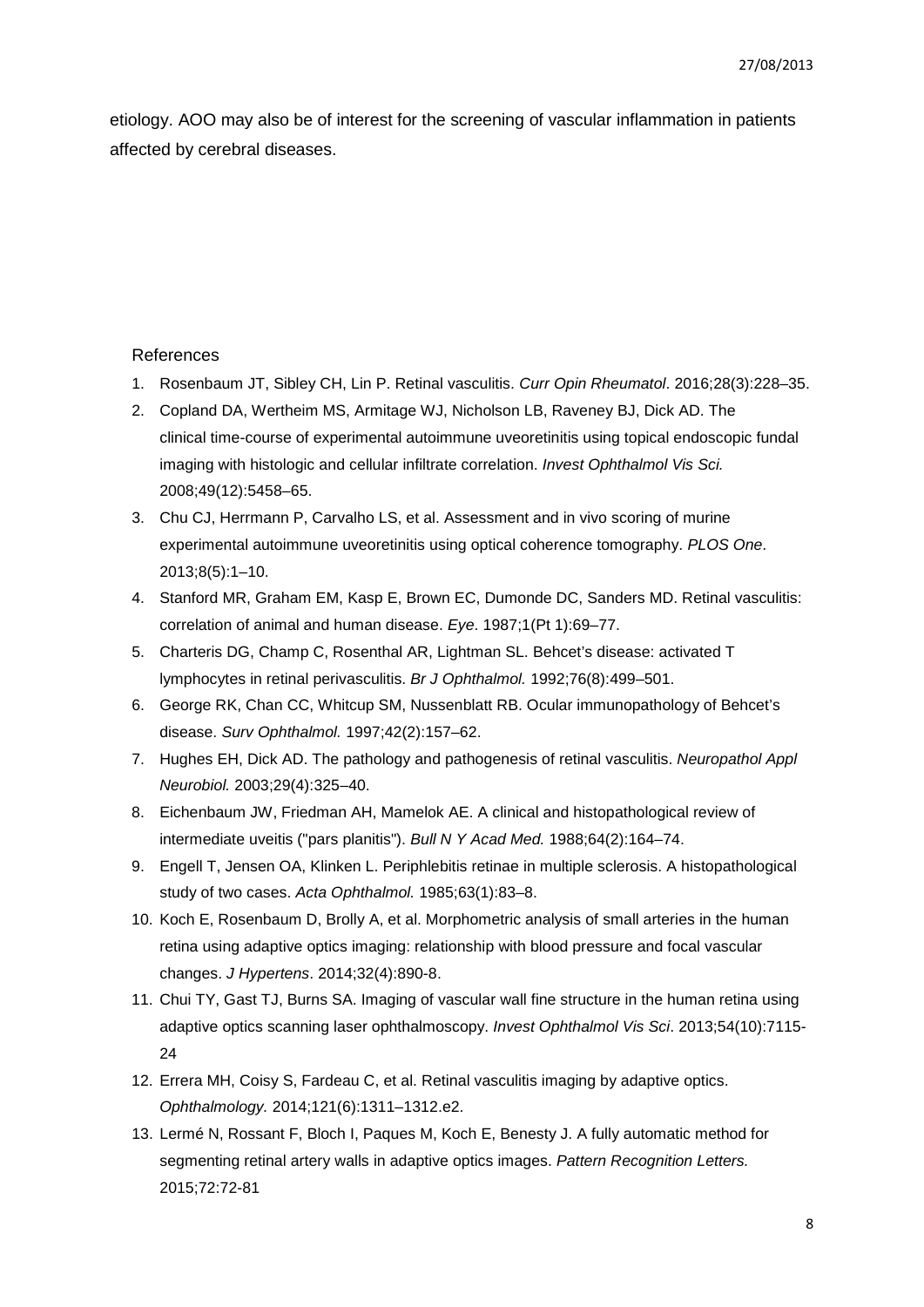14. Mahendradas P, Vala R, Kawali A, Akkali MC, Shetty R. Adaptive Optics Imaging in Retinal Vasculitis. *Ocul Immunol Inflamm.* 2018;26(5):760-766

#### Legends

Figure 1. Patient 8 (IRVAN syndrome). Top left, retinophotography at baseline and bottom left, fluorescein angiography showing no detectable sheathing or leakage (in squares). Middle: Segmented AOO image of periphlebitis. On the right, the morphogram shows the variations of the width of the lumen diameter and perivascular cuff.

Figure 2: Patient 3 (birdshot chorioretinopathy). Left, FA at baseline: note the fluorescein leakage in the area enclosed by the square. Right, AOO imaging showing perivenous sheathing (arrowheads) and focal narrowing (asterisk).

Figure 3: Patient 12 (presumed ocular tuberculosis). (a) FA and AOO at baseline, AOO images of periphlebitis at baseline (arrows) in area enclosed in the square showing fluorescein leakage at baseline. (b) FA and AOO at one month, AOO images of periphlebitis diseappearance (asterisk) in area enclosed in the square showing resolution of fluorescein leakage. Bottom, segmented AOO image. Right, morphogram showing the variations of lumen diameter (red curve) and perivascular cuff width (violet curve).

Figure 4. Patient 9 (ocular Lyme borreliosis). Top left, Retinophotography at baseline showing no detectable sheathing. Top right, FA at baseline showing no detectable fluorescein leakage in the area enclosed by the square. AOO imaging: follow-up of venous sheathing (arrowheads) and narrowing (arrows) along the superotemporal vein in a case of Lyme's disease. Note the fluctuations over time of focal narrowings (arrows).

 Figure 5: Patient 11 (idiopathic retinal vasculitis). FA at baseline: diffuse leakage of veins and retinal arteries (area enclosed by the square). AOO imaging showing loss of transparency around the vein and the artery suggestive of inflammatory infiltration. The peak venous sheathing was measured at 225µm for the vein and 66µm for the artery. The maximal vascular narrowing was measured at 28% for the vein and 25% for the artery. After 3 months of oral corticosteroids, AOO imaging shows regression of perivascular infiltrates. Note also the widening of the artery.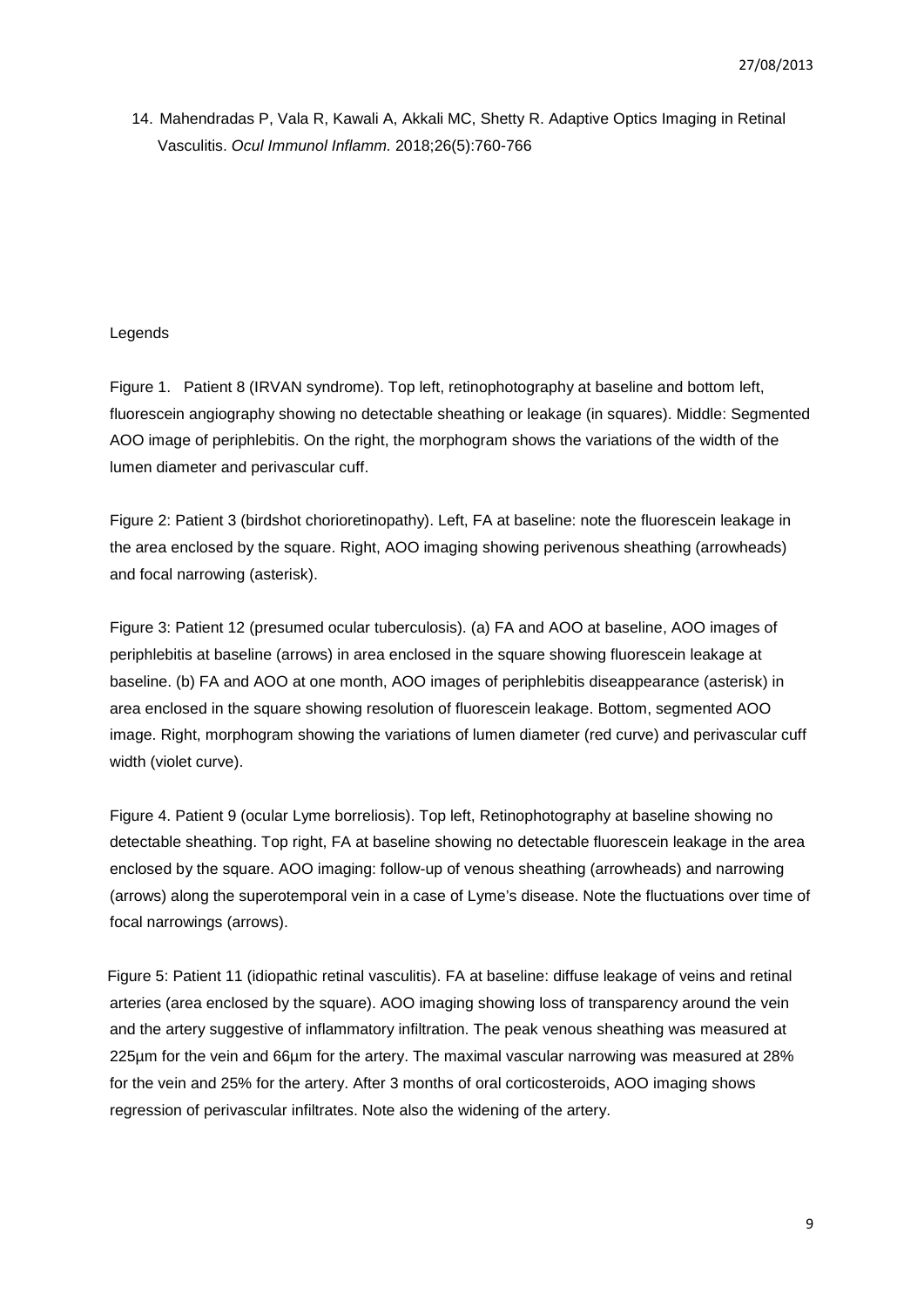Figure 6. Patient 1 (birdshot retinochoroidopathy). Top: FA at baseline. The square indicates the area magnified in AOO images. Bottom: Successive AOO images. Note the fluctuations over time of perivenous sheathing (arrowheads) and of venous narrowing (asterisk). The sheathing recurred at month 24.

Figure 7: Illustration of the changes of perivenous sheathing and venous diameters (curves in pale grey colour) between the first and last examination in patient 7. Perivenous sheathing (curves in grey colour) and venous diameters (curves in pale grey colour).

Figure 8. Short-term evolution of the width of perivenous sheathing and of venous diameters normalized to initial values in a subgroup of four eyes (cases 3,4,5 and 7). For each case, a single area was followed-up. Note that the decrease of perivenous sheathing is not correlated with venous diameter changes.

Figure 9. Patient 7. (a) FA at baseline, (b, c and d) AOO images showing perivenous sheathing with and no detectable fluorescein leakage in the area of sheathing. Arrowheads in c and d show axons fascicles that come closer to the vein following the resolution of sheathing.

Figure 10. Case 8 (IRVAN). AOO follow-up images of periarterial sheathing (macroaneurysm).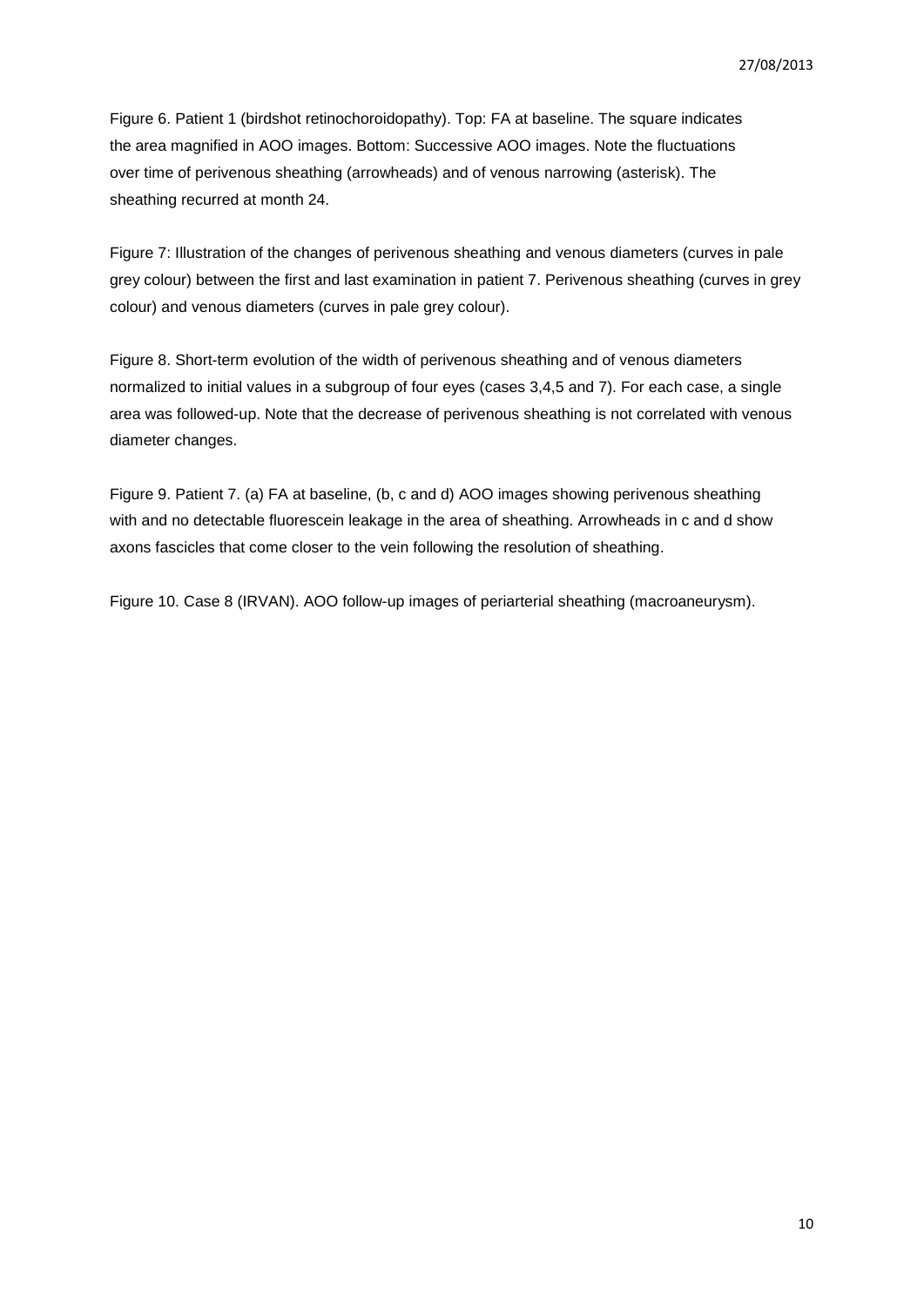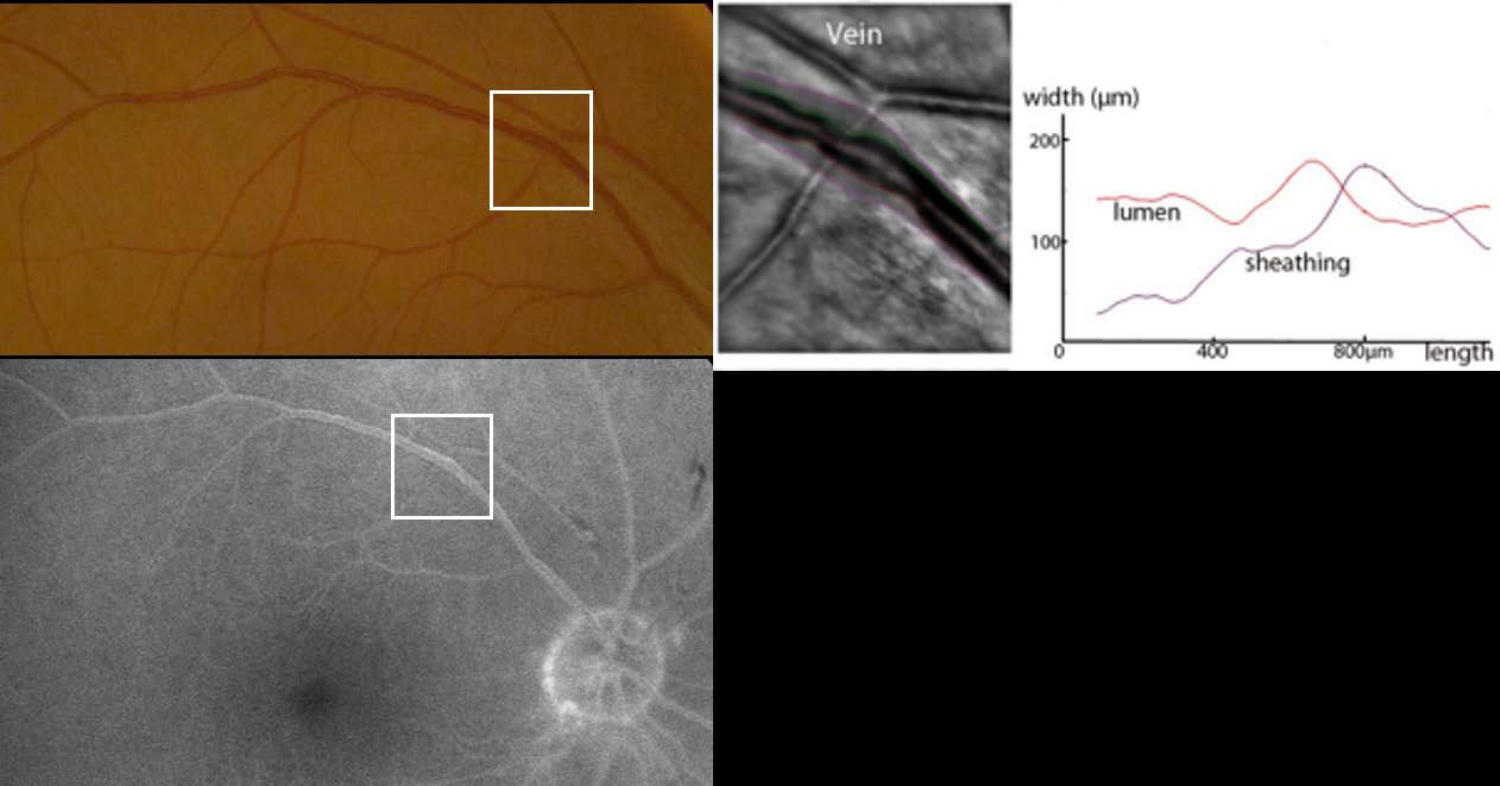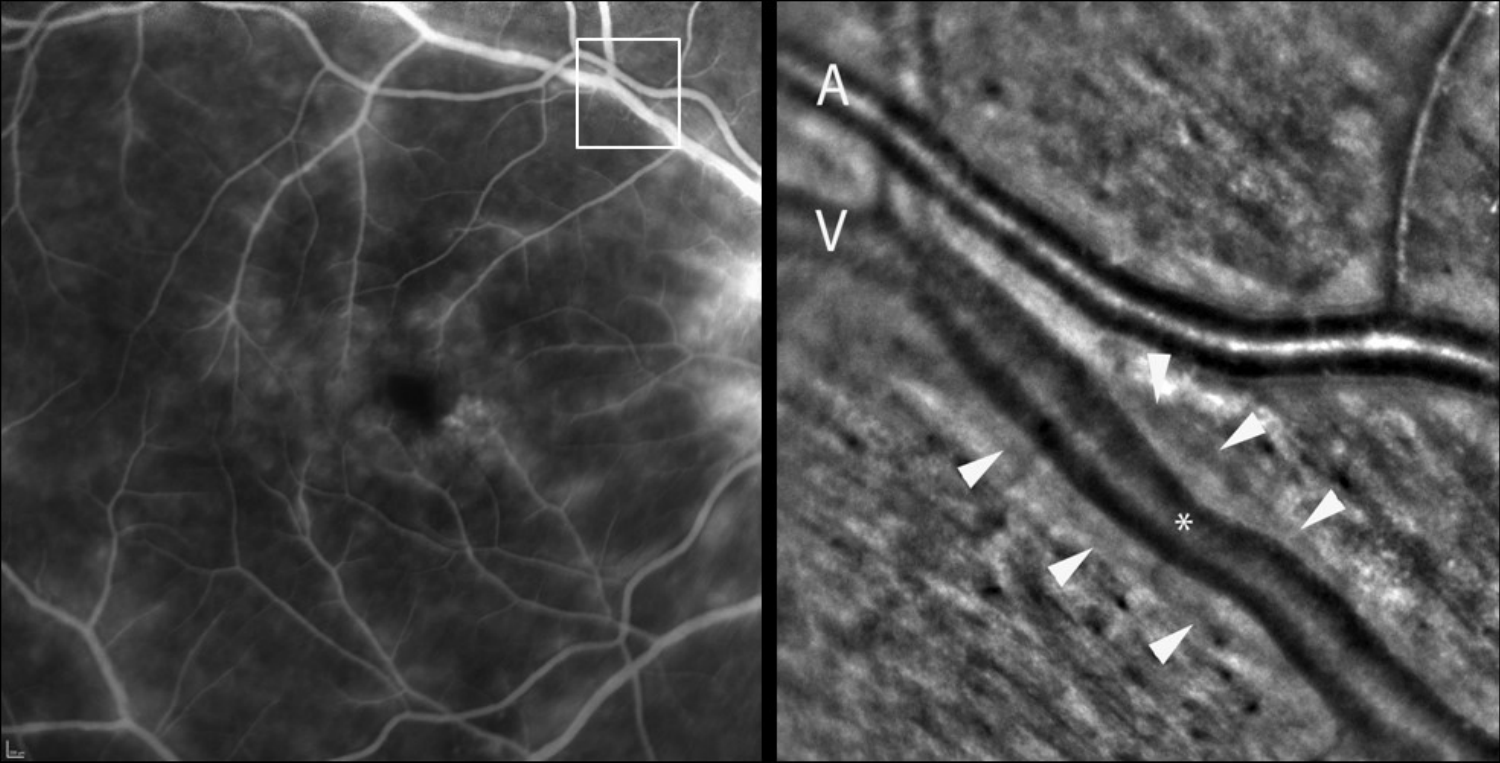



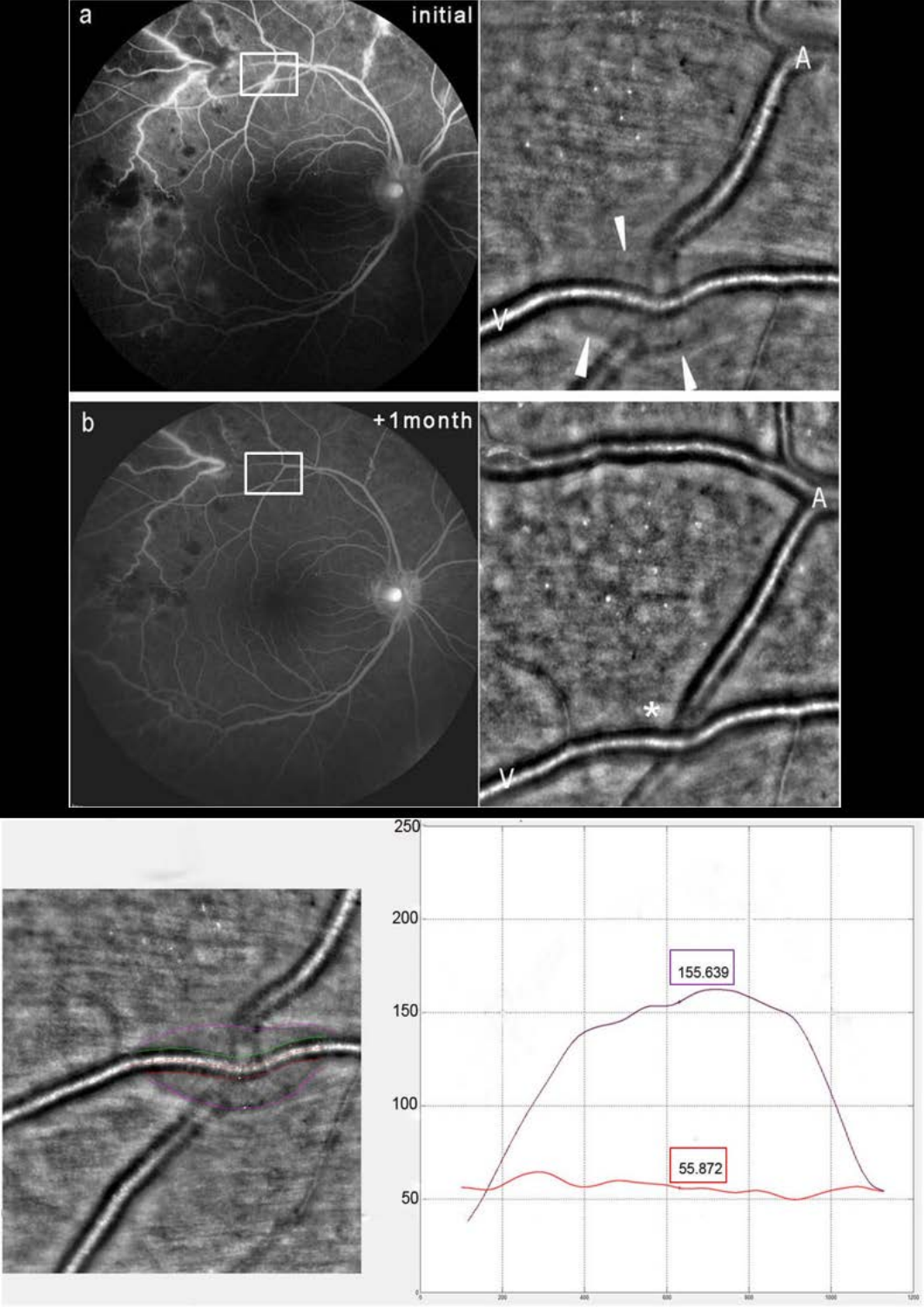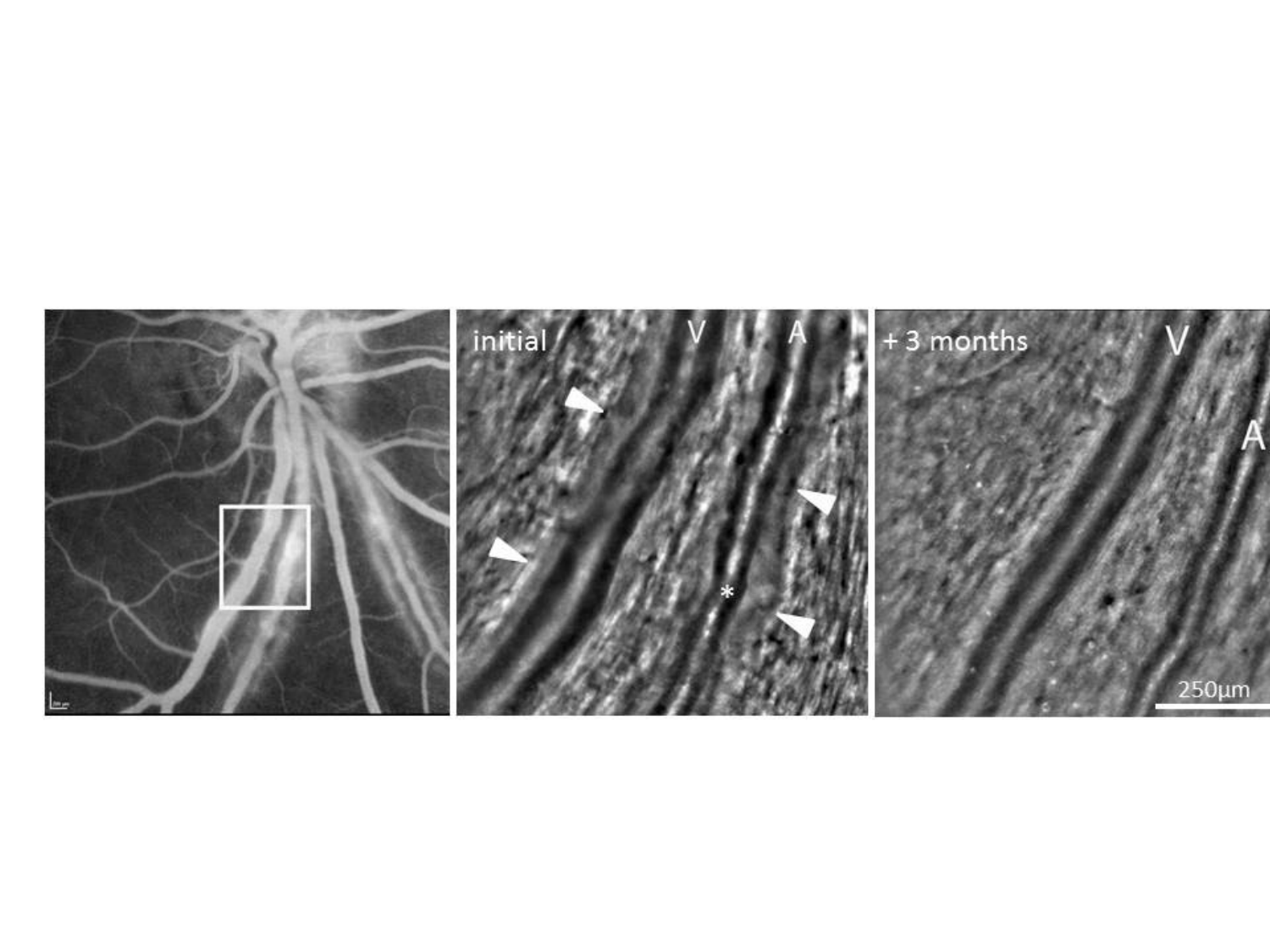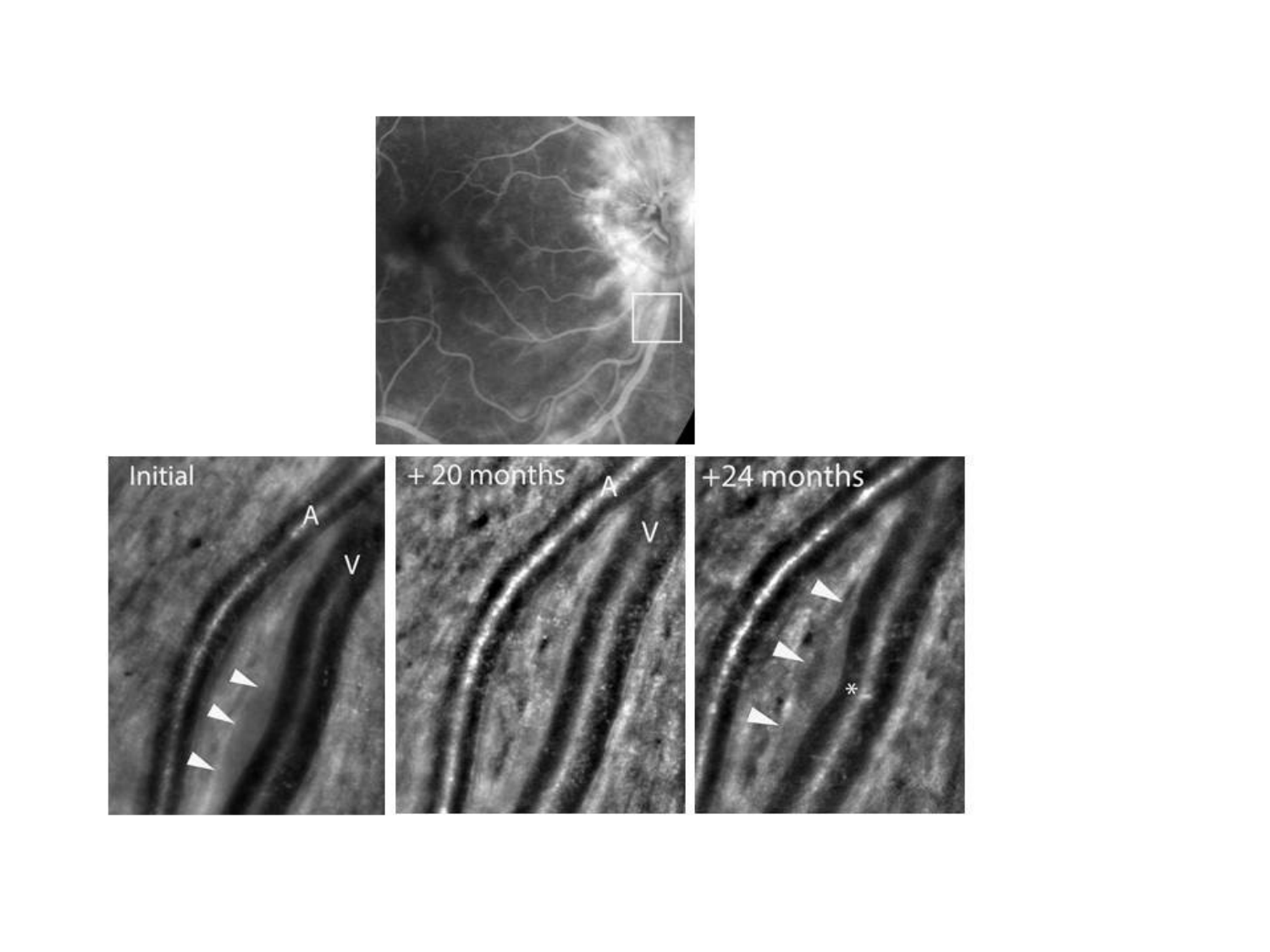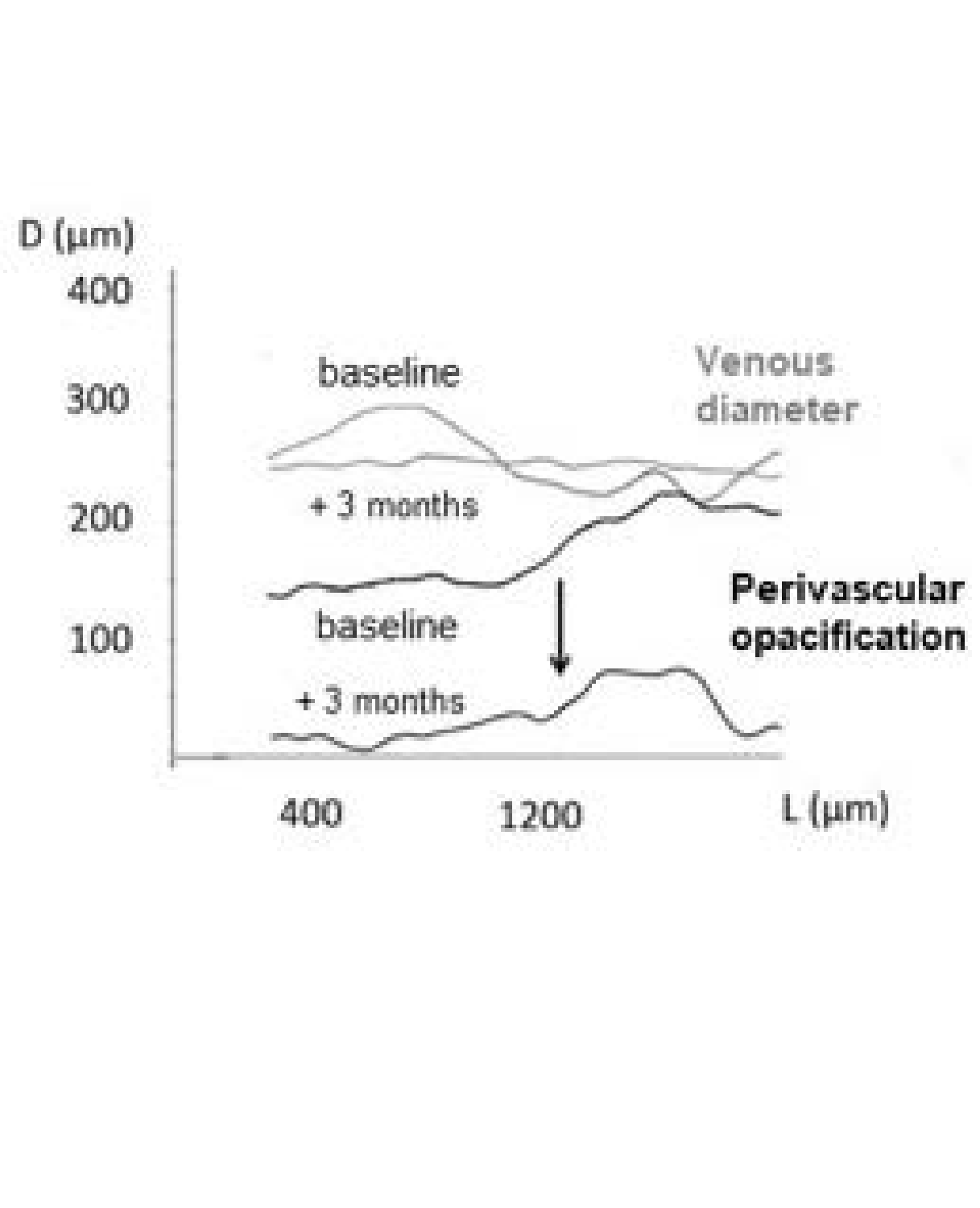

#### Width of venous diameters

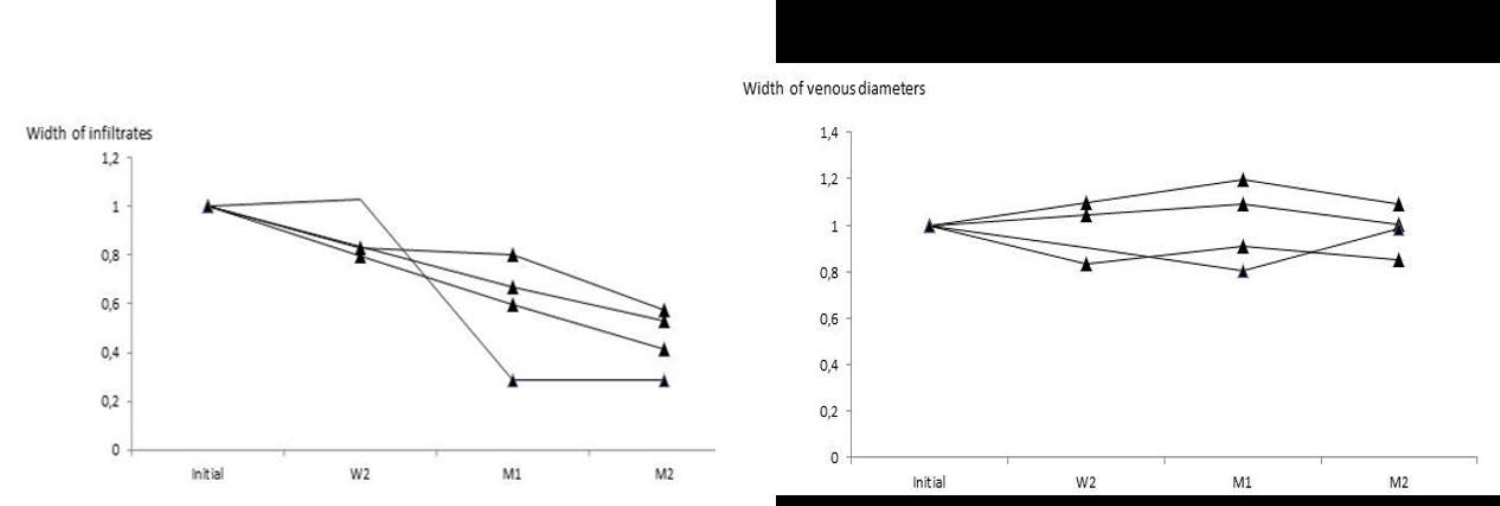



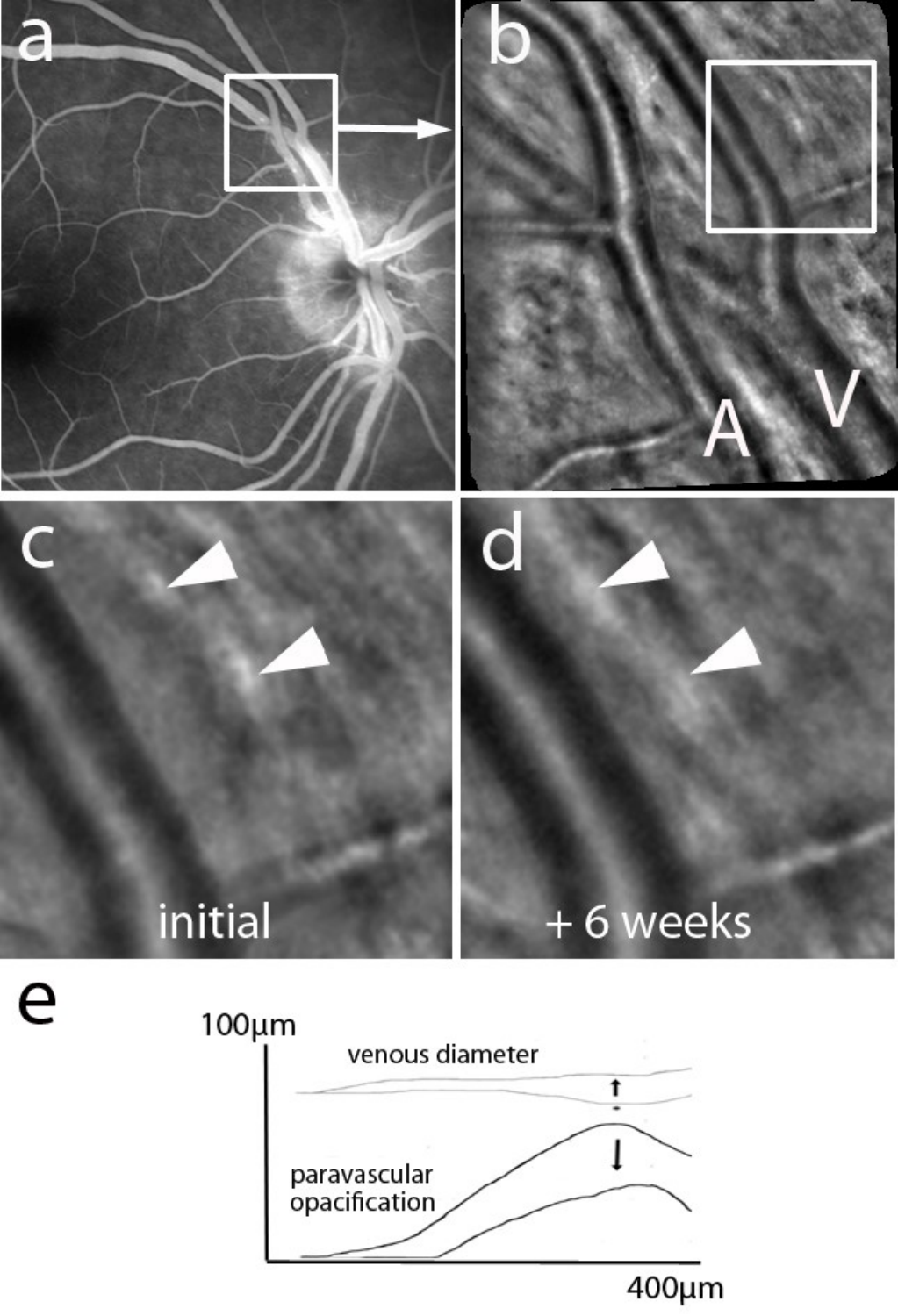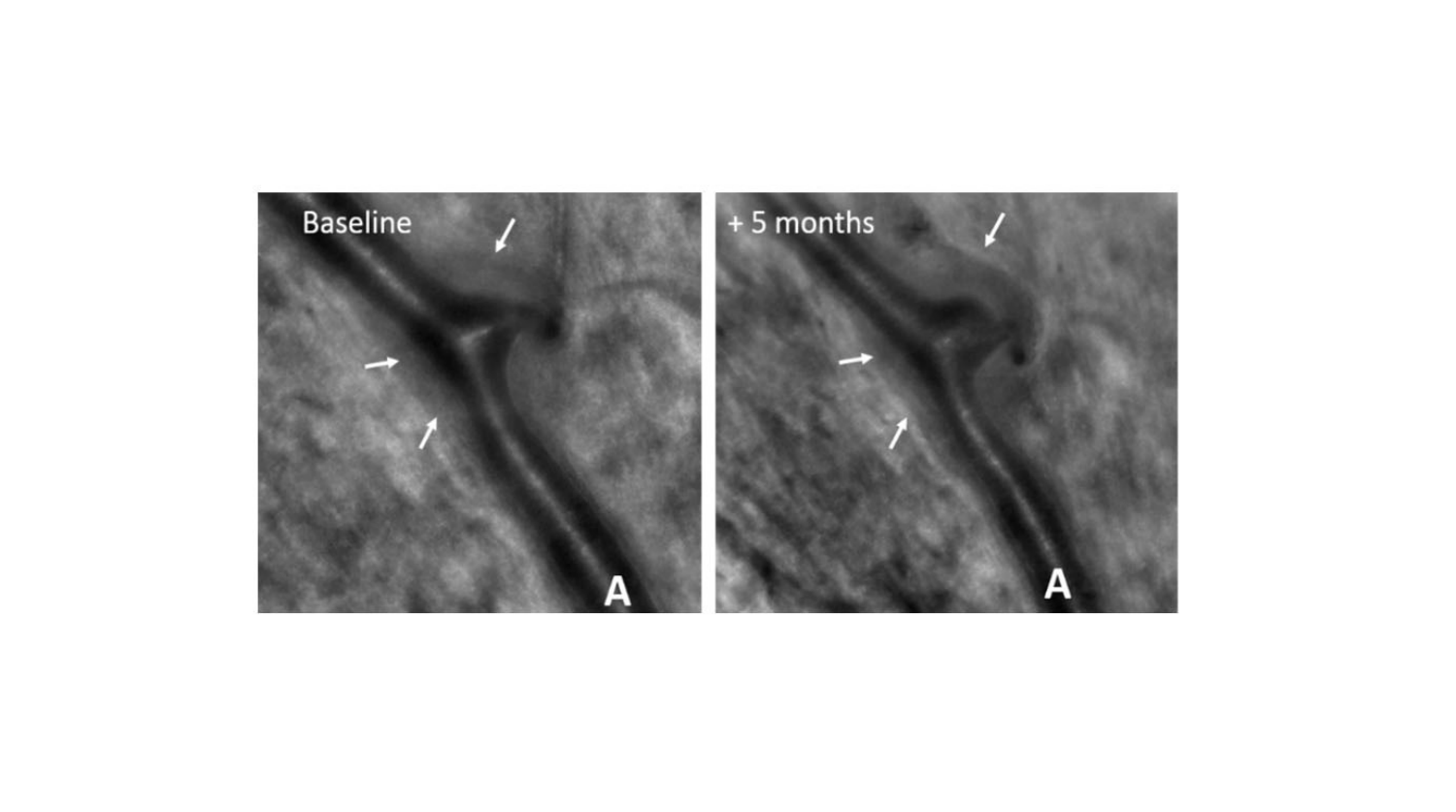